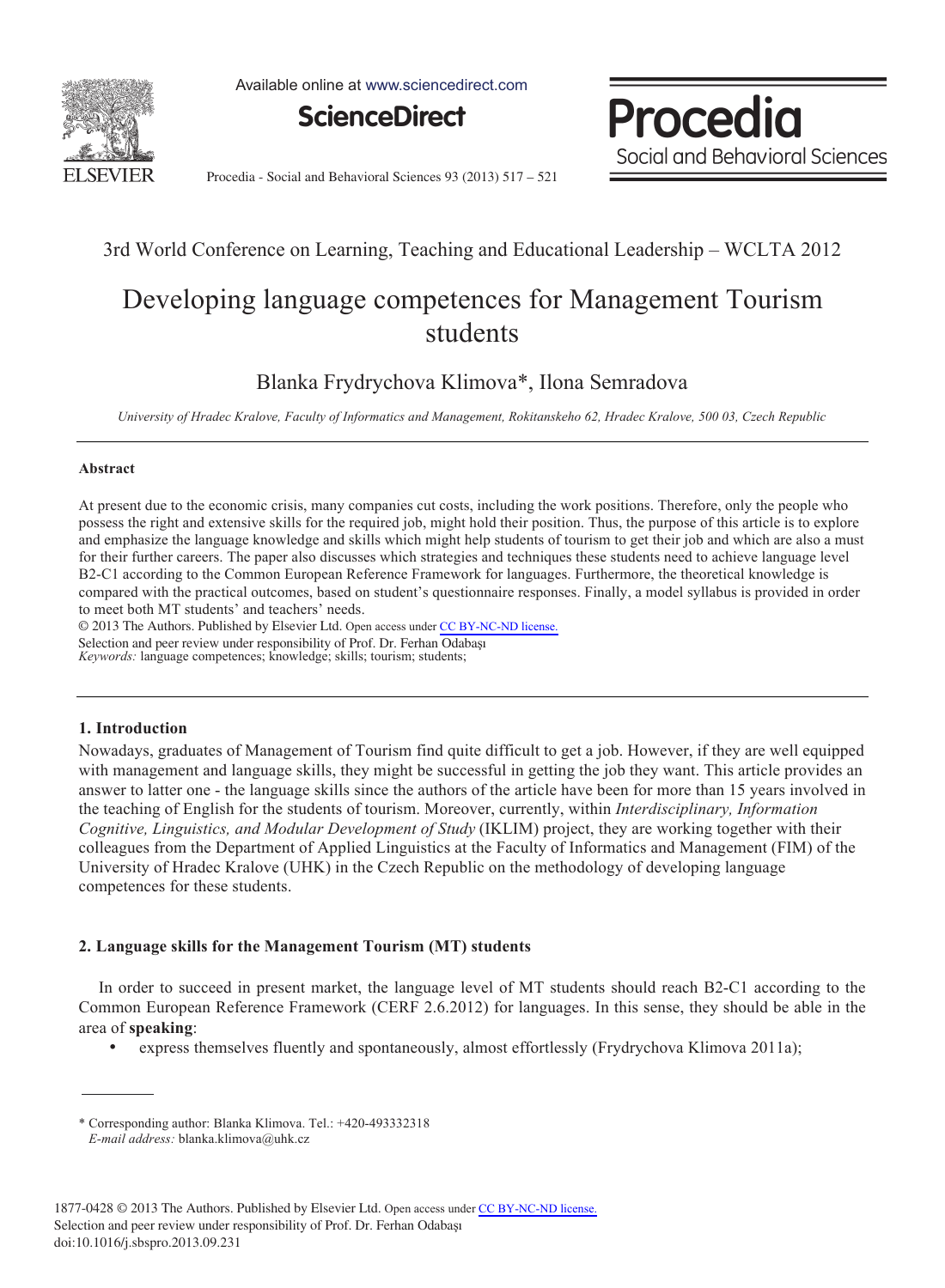- have a good command of a broad lexical repertoire allowing gaps to be readily overcome with circumlocutions;
- use the language fluently, accurately and effectively on a wide range of general, academic, vocational or leisure topics, marking clearly the relationships between ideas;
- communicate spontaneously with good grammatical control without much sign of having to restrict what they want to say, adopting a level of formality appropriate to the circumstances;
- engage in extended conversation on most general topics in a clearly participatory fashion, even in a noisy environment;
- sustain relationships with native speakers without unintentionally amusing or irritating them or requiring them to behave other than they would with a native speaker;
- easily follow and contribute to complex interactions between third parties in group discussion even on abstract, complex unfamiliar topics;
- take an active part in informal discussion in familiar contexts, commenting, putting point of view;
- give a lecture, make a fluent telephone call, or make a presentation in the target language.

In the area of the **written speech** MT graduates should be able to:

- express themselves with clarity and precision, relating to the addressee flexibly and effectively;
- express news and views effectively in writing, and relate to those of others.
- qualified papers, such as dissertations (Frydrychova Klimova 2012). • write formal and informal letters/ reports, projects, for example from their study stay abroad, write

In the area of **listening comprehension** MT graduates should be able to:

- understand enough to follow extended speech on abstract and complex topics beyond their own field, though they may need to confirm occasional details, especially if the accent is unfamiliar;
- recognise a wide range of idiomatic expressions and colloquialisms, appreciating register shifts;
- easily follow complex interactions between third parties in group discussion and debate, even on abstract, complex unfamiliar topics;
- keep up with an animated conversation between native speakers;
- follow lectures, discussions and debates with relative ease (Hubackova 2011) .

In the area of **reading comprehension** MT graduate should be able to:

- understand in detail lengthy, complex texts, whether or not they relate to their own area of speciality;
- obtain information, ideas and opinions from highly specialised sources within their field;
- read with a large degree of independence, adapting style and speed of reading to different texts and purposes, and using appropriate reference sources selectively;
- have a broad active reading vocabulary, but may experience some difficulty with low frequency idioms;
- scan quickly through long and complex texts, locating relevant details;
- understand both formal and informal documents, such as articles, news items, reports, manuals, leaflets and formal and informal correspondence.